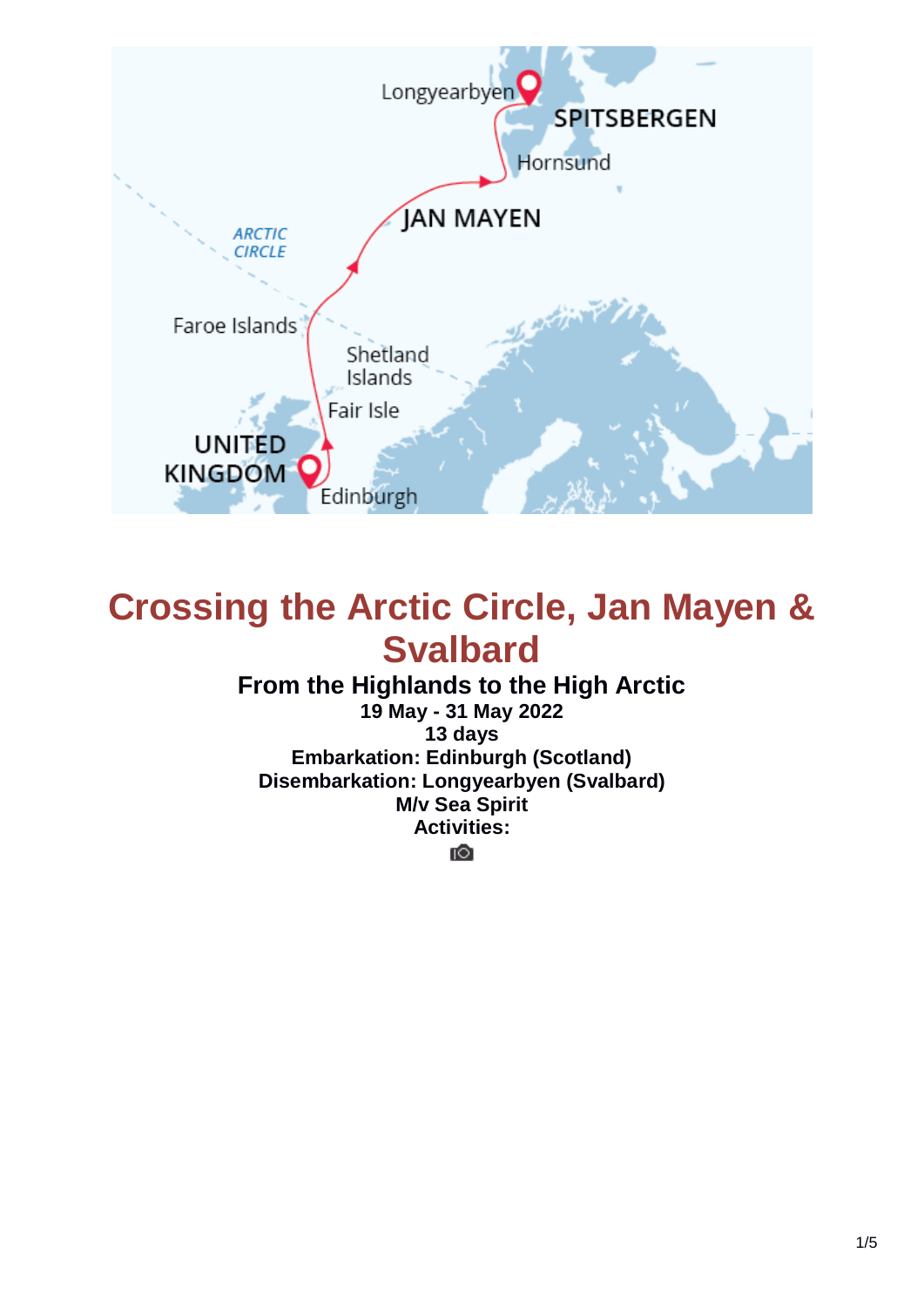## **Itinerary**



#### **Day 1: Arrival in Edinburgh, Scotland (hotel night)**

Welcome to Edinburgh, the capital of Scotland and starting point of our t Atlantic expedition. To provide you with more time to enjoy this metropolis ri history and culture, we've arranged pre-cruise hotel accommodations nea city center. Relax and take a stroll through town, enjoying both medieval classic 18th-century architecture. The famous Edinburgh Castle majestically above it all.



#### **Day 2: Welcome Aboard!**

Enjoy the morning and early afternoon at leisure. Each corner of Edinburgh' streets opens beautiful unexpected vistas of green hills or a blue flash of distant sea. In the afternoon, you will be transferred from the hotel to the sh the nearby Port of Leith. Before dinner, there's time to explore the Sea S your home-away-from home for the next nine days.



#### **Day 3: Kirkwall, Orkney Islands**

Kirkwall is a small, quiet town, with a gentle pace of life. The town is capital of the remote and amazing Orkney archipelago. Kirkwall is first menti in Orkneyinga saga in 1046. Such a long history has left a rich heritage that explore today. The most famous are the sandstone St Magnus Cathe considered the finest medieval building in the north of Scotland, the Bish Palace and the Earl's Palace. Included tour "Ancient treasures of Orkney St Magnus Cathedral." Depart Kirkwall and head into the west of Main Orkney's largest island. This tour passes through the gentle rolling landsca Orkney and into the Neolithic Heartland of Orkney; an area designated World Heritage Site due to its wealth of pre-historic archaeology. Passing Standing Stones of Stenness, we will stop at the Ring of Brodgar; a ceremonial circle of stones dating back almost 5000 years. We then continu to the 5000-year-old village of Skara Brae, beautifully interpreted in the v centre. See the remarkable dwellings revealed from beneath the sand dune

storms only 150 years ago. Hear some of the stories from your guide today en route back to Kirkwall. Once back in the is capital we will take a tour of St Magnus Cathedral, built by the Vikings during their 500 year reign over the islands.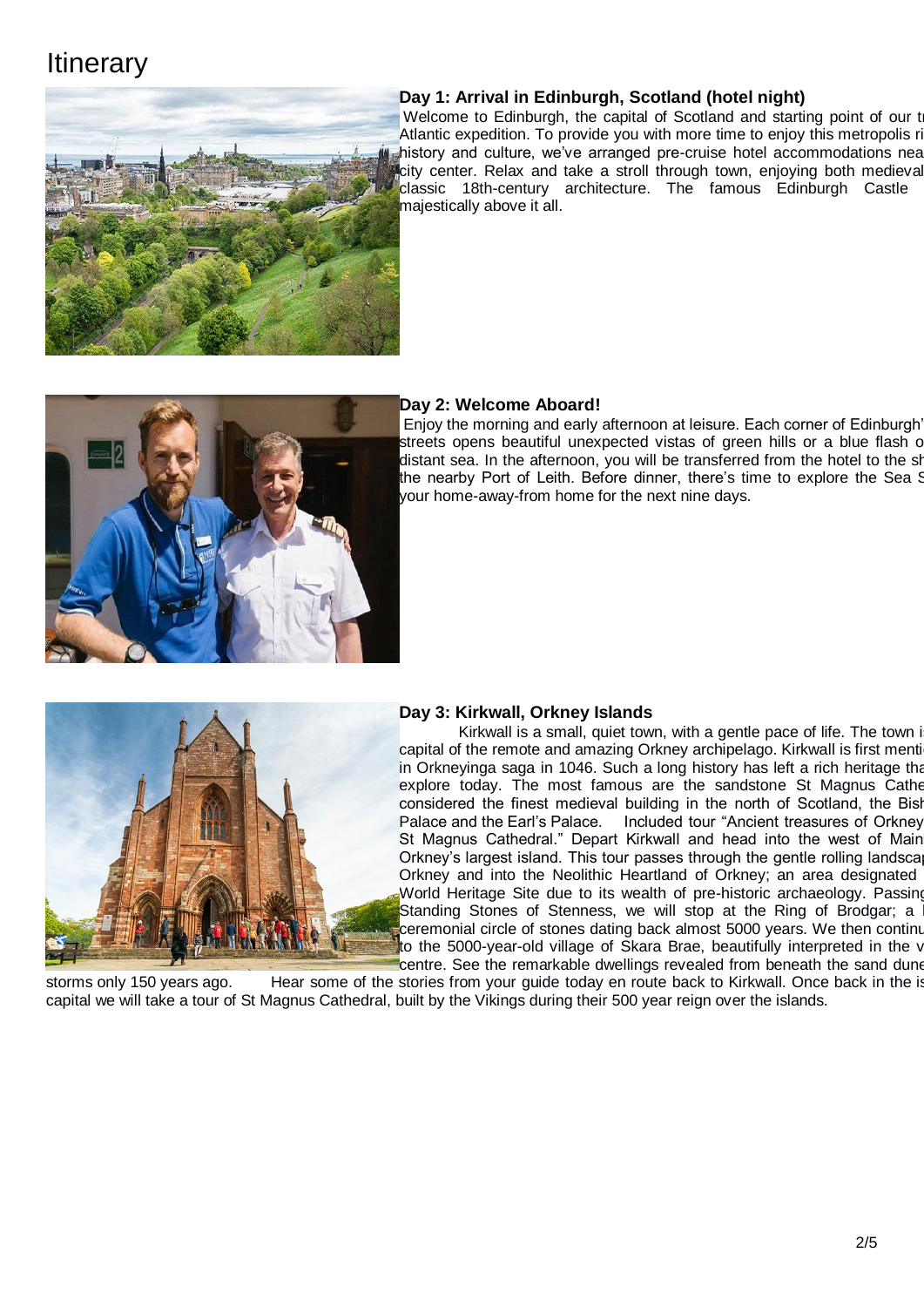

#### **Day 4: Fair Isle, Shetland Islands**

Fair Isle is a real paradise for birdwatchers. Huge number of birds inhabit lush grasslands and spectacular cliffs. Over 345 species have been reco here – more than anywhere else in Britain. During our walk across the island hope to see northern fulmars, kittiwakes, northern gannets, puffins, and and arctic skuas.



#### **Day 5: Torshavn, Faroe Islands, Denmark**

National Geographic Traveler had designated Faroe Islands as "authentic, unspoiled and likely toremain so". It seems that the Nature spares no colour "painting" the islands. Deep-green hills, bright blue sea, colourful houses boats, orange- red puffins' beaks make the sceneries unforgettable. We sto the capital of the Faroes—Torshavn.

Included tour "Kirkjubøur." During the Middle Ages, Kirkjubøur was ecclesiastical and cultural centre of the Faroes. Here was the Bishop's residence until the Reformation, when the Faroese diocese was abolished. The impo ruin of Saint Magnus Cathedral still dominates the site. Construction of Cathedral is thought to have begun in the late-thirteenth century, as the sty the building is from the best period of Gothic architecture, common to Norwegian church building of that time. Tradition has it that it was never finis yet recent research has revealed that it was probably roofed at one time.

Roykstovan, standing on the wide, stone foundation of a portion of the Bishop's palace, has been the home of the farme Kirkjubøur for centuries and occupied by the same Faroese family for 17 generations. Covered with a traditional turf roof, it is a large building made of logs, which are said to have come drifting all the way from No some 700 years ago. The farmhouse interior reflects the lifestyle of a large Faroese farm. On our way to and from Kirkjubøu have a magnificent view to the west of the islands of Koltur, Hestur, Sandoy, and Vágar.



#### **Day 6: At sea**

Presentations and workshops by our expert staff, as well as our ran onboard recreation facilities, ensure that this day at sea is not idly spent. Se viewing and whale sightings can be enjoyed from panoramic open decks as as exterior stateroom windows and balconies.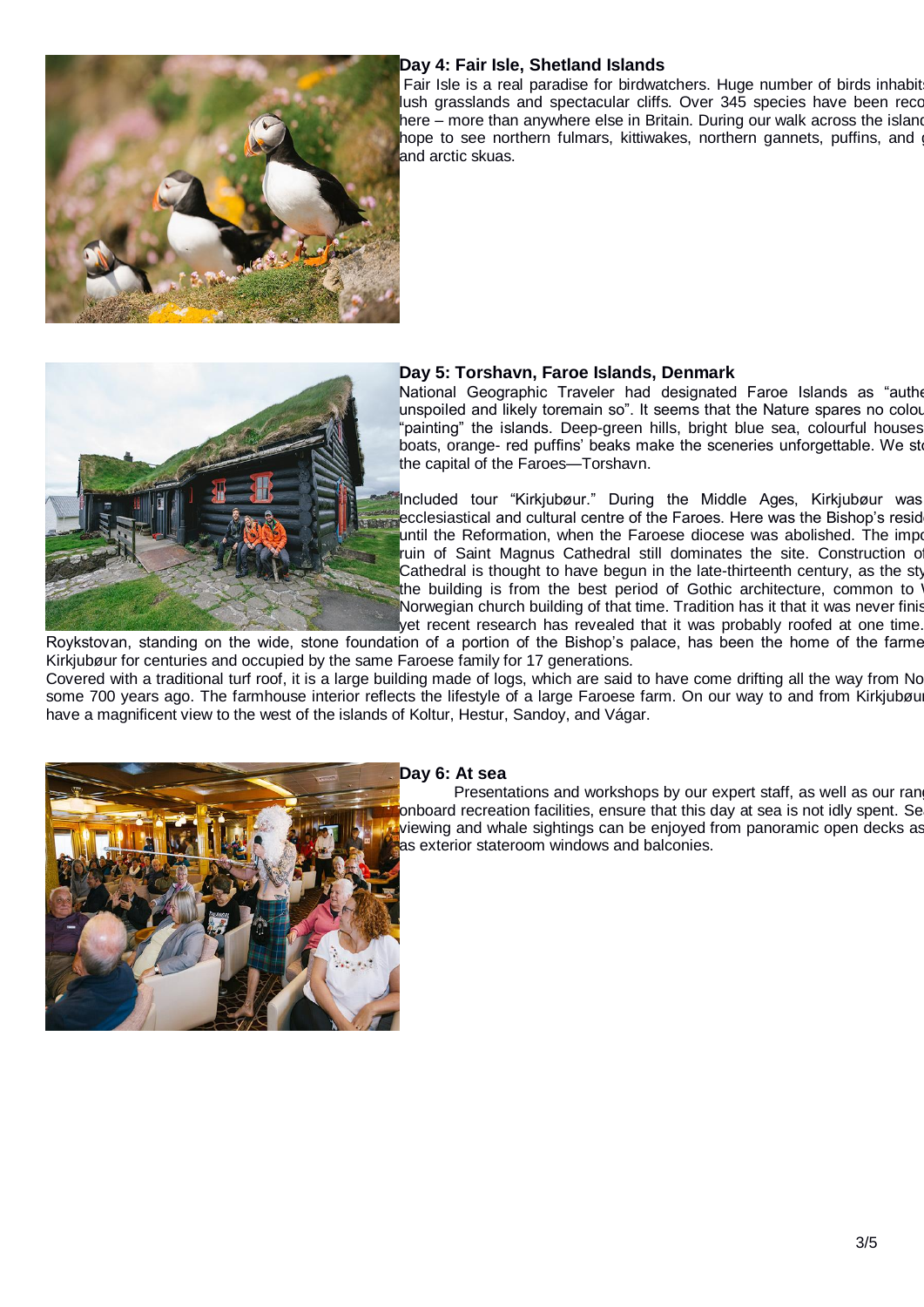

#### **Day 7: Jan Mayen**

Jan Mayen hosts the landscapes of breathtaking beauty northernmost subaerial active volcano on the planet – the Beerenberg. island is wild and uninhabited not including members of Norwegian weather station. The signboard at the entrance door says (translated from Norwegian): "Theory is when you understand everything but nothing w Practice is when everything works but nobody understands why. On this station, we combine theory and practice in a way that nothing works and no understands why". Northern fulmars, Kittiwakes, and Brünich's guille breeding on steep cliffs and slopes represent the birdlife of Jan Mayen.



#### **Day 8: At sea**

The lectures of our invited speakers prepare us for meeting with unique Arctic wildlife and awesome landscapes of Svalbard.



#### **Day 9-12: Exploring Svalbard**

This is a real expedition in a true High Arctic wilderness. As such route and exploration opportunities here are heavily dependent on the weather and sea ice conditions we encounter. Our experienced captain and exped leader decide the itinerary and continually adjust plans as conditions opportunities warrant. You can be sure that the best possible advantage w taken of the circumstances presented to us by Nature in this wild and re corner of the Arctic. Polar bears and other quintessential Arctic wildlife be spotted anytime, anywhere in and around Svalbard. We exploit e opportunity to experience excellent wildlife viewing, to discover incre scenery, and to walk in the footsteps of the historic polar expeditions that o before us. We anticipate exploring the spectacular fjords, coasts, islands in the western part of Svalbard. This area contains the archipela most impressive scenery and some of the Arctic's best wildlife vie opportunities. Deep fjords and narrow channels are flanked by jagged so

mountain peaks. Immense tidewater glaciers calve icebergs into turquoise waters. Fields of flowering tundra are home to gra reindeer and playful Arctic fox. Bountiful inshore and offshore waters are home to walrus and a wide variety of whales. The v area is alive with migratory birds, including numerous rare species, taking advantage of summer's fecundity in 24-hour daylight. complete the Arctic experience we also explore places rich with history. Our area of exploration contains the historical remnar whaling camps, coal mining operations, trappers' cabins, staging areas for historic attempts to discover the North Pole, and eve abandoned polar research station. The days are filled with memorable excursions, sumptuous meals, presentations by our exp and enough stunning scenery and wildlife to fill your camera and overwhelm your emotions.